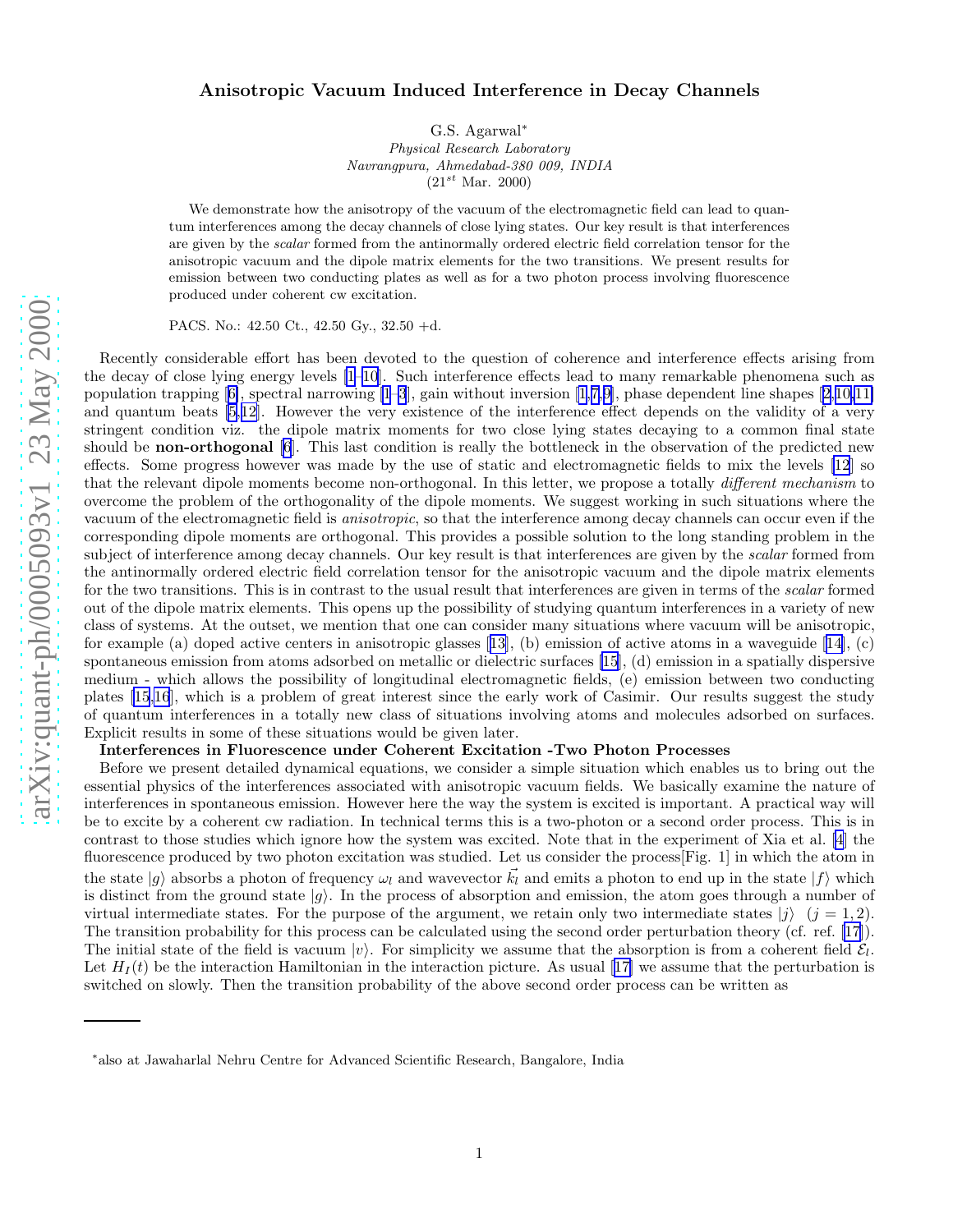$$
T_{gf} = \lim_{t \to \infty} \frac{d}{dt} \sum_{F} \left| \frac{1}{\hbar^2} \int_{-\infty}^t dt_1 \int_{-\infty}^{t_1} dt_2 \langle f, F \left| H_I(t_1) H_I(t_2) e^{\epsilon(t_1 + t_2)} \right| g, v \rangle \right|^2.
$$
 (1)

We sum over all final states  $|F\rangle$  of the field i.e. we assume that no spectral measurement of the emitted field is done. The interaction Hamiltonian can be written as

$$
H_I(t) = -\vec{d}(t).\vec{\mathcal{E}_l} e^{-i\omega_l t + i\vec{k}_l \cdot \vec{r}} - \vec{d}(t).\vec{E}_v(t) + \text{H.C.} ,
$$
\n(2)

where  $\vec{E}_v$  is the electric field operator for the vacuum and  $\vec{d}$  is the dipole moment operator for the atom. On substituting (2) in (1) and on carrying out all the simplifications and on making rotating wave approximation we find the expression for the transition probability

$$
T_{gf} = \frac{1}{\hbar^2} \sum_{i,j} \frac{g_i g_j^* \vec{d}_{fj}^* \cdot \vec{C} (\omega_l - \omega_{fg}) \cdot \vec{d}_{fi}}{(\omega_{ig} - \omega_l)(\omega_{fg} - \omega_l)}, \quad g_i = \frac{\vec{d}_{ig} \cdot \vec{\mathcal{E}}_l}{\hbar}.
$$
 (3)

Here we have introduced the correlation function tensor  $\vec{C}$  for the anti-normally ordered correlation function for the vacuum field

$$
\vec{C}(\omega) = \int_{-\infty}^{+\infty} dt \ e^{i\omega t} \langle \vec{E}_v^{(+)}(t) \vec{E}_v^{(-)}(0) \rangle, \quad \vec{E}_v(t) = \vec{E}_v^{(+)}(t) + \vec{E}_v^{(-)}(t), \tag{4}
$$

where  $\vec{E}_{v}^{(+)}$  and  $\vec{E}_{v}^{(-)}$  are respectively the positive and negative frequency parts of the field operator representing anisotropic vacuum. The two field operators in (4) are to be evaluated at the position of the atom. The expression (3) displays explicitly the atomic and the vacuum field characteristics. The anisotropic vacuum enters through the correlation tensor  $\vec{C}$ . The terms  $i \neq j$  in (3) correspond to the interferences between the decay channels  $|i\rangle \rightarrow |f\rangle$ and  $|j\rangle \rightarrow |f\rangle$ . The quantum interferences will be non-vanishing only if

$$
\vec{d}_{fj}^*, \vec{C} \ (\omega_l - \omega_{fg}). \vec{d}_{fi} \neq 0. \tag{5}
$$

This is one of the key results of this paper. For isotropic vacuum the correlation tensor  $\vec{C}$  is proportional to the unit tensor:  $\overrightarrow{C} = \overrightarrow{I} C$  and hence (5) reduces to

$$
\vec{d}_{fj}^*, \vec{d}_{fi} \neq 0. \tag{6}
$$

Clearly the interferences will survive even if the corresponding dipole matrix elements are orthogonal provided that the vacuum field is anisotropic. Note further that with a proper tuning of the field the amplitude  $T_{gf}$  can, in principle, become zero. It may be noted that the correlation functions  $\vec{C}$  are known in the literature for a variety of situations including the ones mentioned in the introduction.

## Anisotropy Induced Interference in Dynamical Evolution

Let us next consider the dynamical evolution of the atomic density matrix so that we can study various line shapes and other dynamical aspects of emission. For simplicity we consider a  $j = 1$  to  $j = 0$  transition. Let a static magnetic field be applied along y direction. This defines the quantization axis. The magnetic sub-level  $|1\rangle \equiv |j = 1, m = 1\rangle$ with energy  $\hbar\omega_1$  ( $|2\rangle \equiv |j = 1, m = -1\rangle$  with energy  $\hbar\omega_2$ ) decays to the state  $|3\rangle = |j = 0, m = 0\rangle$  (energy = 0) with the emission of a right (left) circularly polarized photon. We drop the level  $j = 1, m = 0$  from our consideration as it does not participate in interferences. The Hamiltonian for interaction of the atom with the vacuum is

$$
H_1 = + d|1\rangle\langle 3|\hat{\epsilon}_-. \vec{E}_v(t) - d|2\rangle\langle 3|\hat{\epsilon}_+. \vec{E}_v(t) + \text{H.C.},
$$
\n(7)

where  $\hat{\epsilon}_{\pm} = (\hat{z} \pm i\hat{x})/\sqrt{2}$  and d is the reduced dipole matrix element. In order to describe the dynamics of the atom, we use the master equation framework. We use the Born and Markov approximations to derive the master equation for the atomic density matrix  $\rho$ . In rotating wave approximation, our calculations lead to the equation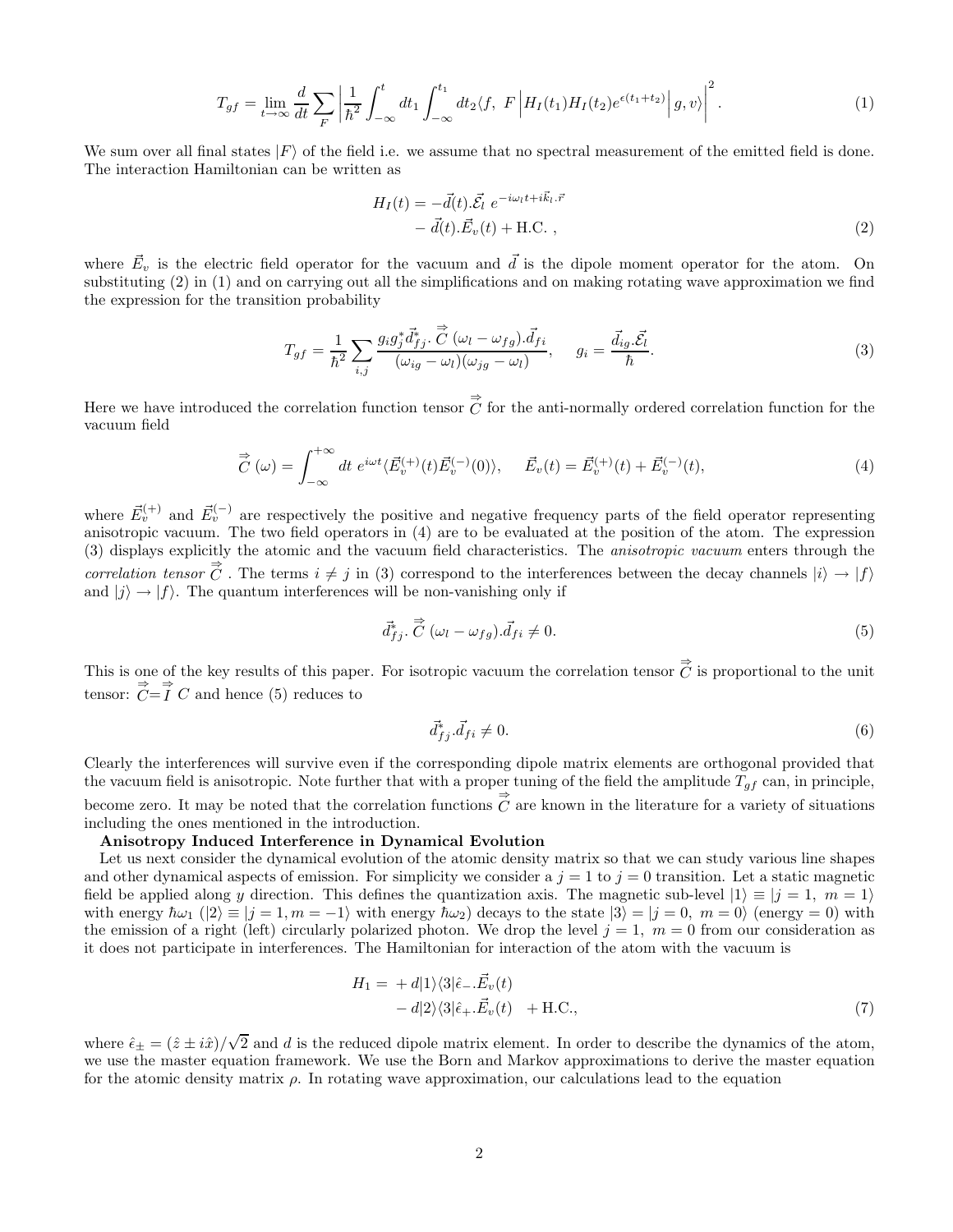$$
\frac{\partial \rho}{\partial t} = -i(\omega_1|1\rangle\langle 1| + \omega_2|2\rangle\langle 2|)\rho \n- \gamma_1(|1\rangle\langle 1|\rho - \rho_{11}|3\rangle\langle 3|)\n- \gamma_2(|2\rangle\langle 2|\rho - \rho_{22}|3\rangle\langle 3|)\n+ \kappa_2(|1\rangle\langle 2|\rho - \rho_{21}|3\rangle\langle 3|)\n+ \kappa_1(|2\rangle\langle 1|\rho - \rho_{12}|3\rangle\langle 3|) + H.C..
$$
\n(8)

Here the coefficients  $\gamma's$  and  $\kappa's$  are related to the antinormally ordered correlation functions of the vacuum field

$$
\vec{\widetilde{C}}^{(+)}(\omega) = \int_0^\infty \langle \vec{E}_v^{(+)}(\tau) \vec{E}_v^{(-)}(0) \rangle \ e^{i\omega \tau} d\tau,\tag{9}
$$

$$
\gamma_1 = \frac{d^2}{\hbar^2} \hat{\varepsilon}_-, \vec{\widetilde{C}}(\omega_1) \cdot \hat{\varepsilon}_+ ; \quad \gamma_2 = \frac{d^2}{\hbar^2} \hat{\varepsilon}_+, \vec{\widetilde{C}}(\omega_2) \cdot \hat{\varepsilon}_-, \tag{10}
$$

$$
\kappa_2 = \frac{d^2}{\hbar^2} \hat{\varepsilon}_-, \stackrel{\Rightarrow}{C} (\omega_2) . \hat{\varepsilon}_- ; \quad \kappa_1 = \frac{d^2}{\hbar^2} \hat{\varepsilon}_+, \stackrel{\Rightarrow}{C} (\omega_1) . \hat{\varepsilon}_+.
$$
\n(11)

Note that the terms involving  $\kappa_1$  and  $\kappa_2$  are responsible for interferences between the two decay channels  $|1\rangle \rightarrow |3\rangle$ and  $|2\rangle \rightarrow |3\rangle$ . For the case of free space, vacuum is isotropic

$$
C_{zz}^{(+)}(\omega) = C_{xx}^{(+)}(\omega), \ C_{zx}^{(+)}(\omega) = C_{xz}^{(+)}(\omega) = 0 , \qquad (12)
$$

and hence

$$
\kappa_1 = \kappa_2 = 0,\tag{13}
$$

leading to no interferences in the decay channels. Clearly, for decay in free space the interferences could be possible only if the dipole matrix elements were non-orthogonal:  $\vec{d}_{13} \cdot \vec{d}_{23}^* \neq 0$ . Our development of the master equation shows how the interferences in the decay channels are possible even if the dipole matrix elements were orthogonal. We need the *anisotropy* of the vacuum. The anisotropy leads to the non-vanishing of the coefficients  $\kappa_1$  and  $\kappa_2$ . The interferences are particularly prominent when  $\kappa$ 's become comparable to  $\gamma$ 's. Thus for our situation we will recover all previous results[[1](#page-3-0)–[11](#page-4-0)] on line shapes and trapping.

We could now consider explicitly situations of the type mentioned in the introduction. The correlation functions  $\vec{C}$ can be computed for example in situations corresponding to the emission from an atom in a metallic waveguide or an atom between the plates of a perfect conductor. On using the relation

$$
\frac{1}{\varepsilon + i(\omega_0 - \omega)} = P \frac{1}{i(\omega_0 - \omega)} + \pi \delta(\omega_0 - \omega),\tag{14}
$$

and on ignoring the principal value terms in Eq.(9), we can approximate  $\overrightarrow{C}^{(+)}$  as

$$
\vec{C}^{(+)}(\omega) \approx \frac{1}{2} \vec{C}(\omega). \tag{15}
$$

The correlation function for the vacuum field can be calculated by quantizing the field and by using the properties of annihilation and creation operators. However in certain situations the explicit quantization of the field is complicated and hence we follow a *different* method. Using the *linear response theory* the correlation function  $\vec{C}(\omega)$  can be related [\[18\]](#page-4-0) to the solution  $\vec{E}(\vec{r}, t) = \vec{\mathcal{E}}(\vec{r}, \omega)e^{-i\omega t} + \text{c.c.}$  of Maxwell's equations with a source polarization  $\vec{P} \equiv$  $\vec{p}\delta\left(\vec{r}-\vec{r_0}\right)e^{-i\omega t}$  + c.c.

$$
C_{\alpha\beta} \ (\omega) \equiv 2\hbar \ \text{Im} \ (\mathcal{E}_{\alpha} \ (r_0, \ \omega)/p_{\beta}); \quad \omega > 0. \tag{16}
$$

Note that the dynamical equation (8) can be used to calculate all the line shapes (both absorption and emission) for an anisotropic vacuum by using Eqs.  $(10)$ ,  $(11)$ ,  $(15)$  and  $(16)$ . Note that the quantity in the bracket in Eq.  $(16)$ is the Green's tensor for the Maxwell equations.Thus the procedure for a given geometrical arrangement will consist of evaluation of the Green's tensor and then the application of (16) to obtain the correlation tensor.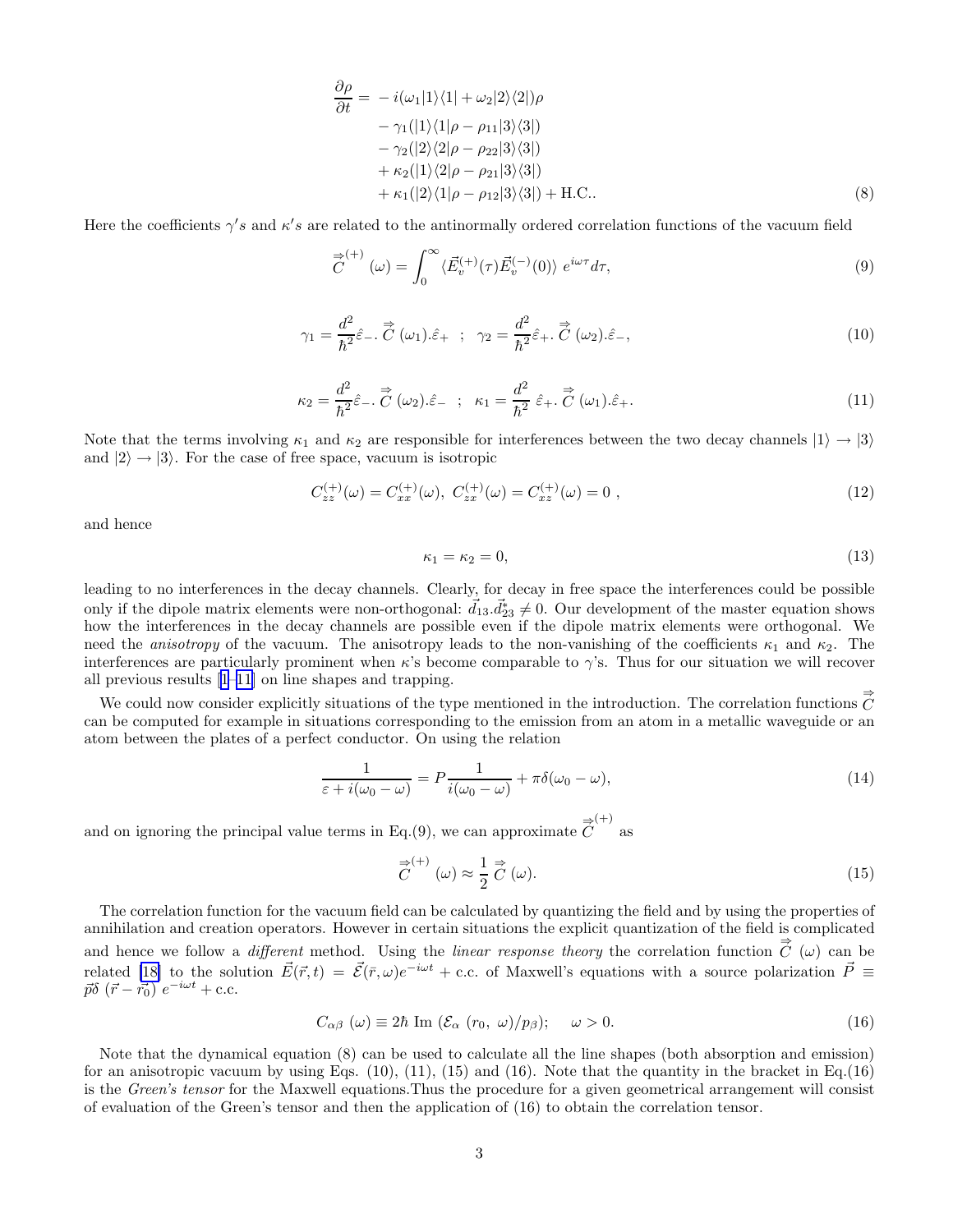## <span id="page-3-0"></span>Interferences in Emission between two Conducting Plates.

Let us now consider an important problem [\[19](#page-4-0)] in cavity QED viz the emission from an atom located between two conducting plates [Fig.2] at  $z = 0$  and  $z = -d$ . The atom is located at  $z = -b$ . The C's as defined by (4) can be calculated using (16). These calculations are extremely long. We will only quote the final result. For this geometry  $C_{zx}$ ,  $C_{xz} = 0$ . Furthermore the parameters  $\gamma's$  and  $\kappa's$  entering the master equation (8) can be shown to be

$$
\gamma_i = \gamma_i^{(0)} \left[ \Gamma_\perp(\omega_i) + \Gamma_{||}(\omega_i) \right] / 2,\tag{17}
$$

$$
\kappa_i = \gamma_i^{(0)} \left[ \Gamma_\perp(\omega_i) - \Gamma_{||}(\omega_i) \right] / 2, \ \gamma_i^{(0)} \equiv \frac{2\omega_i^3 d^2}{3c^3 \hbar}, \tag{18}
$$

where

$$
\Gamma_{\perp}(\omega) = \frac{3\pi}{2kd} + \frac{3\pi}{kd} \sum_{n=1}^{N} \left( 1 - \frac{\pi^2 n^2}{k^2 d^2} \right) \cos^2\left(\frac{b\pi n}{d}\right),\tag{19}
$$

$$
\Gamma_{||}(\omega) = \frac{3\pi}{2kd} \sum_{n=1}^{N} \left( 1 + \frac{\pi^2 n^2}{k^2 d^2} \right) \sin^2\left(\frac{b\pi n}{d}\right), k = \frac{\omega}{c},\tag{20}
$$

and where N is the largest integer smaller than  $kd/\pi$ . The explicit results (17) and (18) show the expected interferences between the decay channels. Clearly the interferences will be sensitive to the magnitude of the magnetic field which enters through  $\omega$ . The case of small magnetic fields is especially interesting. We further note that below the cut off frequency  $kd/\pi < 1$ ,  $\Gamma_{\parallel}(\omega) \rightarrow 0$ ,  $\Gamma_{\perp}(\omega) \rightarrow 3\pi/2kd$  and  $\kappa_i = \gamma_i$ . In this limit quantum interferences become especially prominent. We further note that (a) in the limit  $d \to \infty$ , we get results for emission in the presence of a singleconducting plate, (b) the quantities  $\Gamma_{\parallel}$  and  $\Gamma_{\perp}$  are related to the emission from a single two level atom [[15,16\]](#page-4-0) between the two conducting plates.

In conclusion we have demonstrated how the anisotropy of the vacuum field can lead to new types of interference effects between the decay of close lying states. We have related the interference terms to the antinormally ordered correlation tensor of the vacuum. The anisotropy related interferences are especially significant for emission from atoms, molecules adsorbed on surfaces and thus our study opens up the possibility of studying quantum interferences in a totally new class of systems. We have given explicit example of decay between two conducting plates. We have also shown the role of interference effects in two photon processes where fluorescence is detected following excitation by a coherent cw field. Clearly the anisotropy related interference effects [\[20](#page-4-0)] would also be important in considerations of higher order radiative processes which could be studied in the same manner as two photon processes.

- [1] P. Zhou and S. Swain, Phys. Rev. Lett. 77, 3995 (1996); Phys. Rev. A 56, 3011 (1997). P. Zhou and S. Swain, Phys. Rev. Lett. 78, 832 (1997); C.H. Keitel, ibid., 83, 1307 (1999).
- [2] E. Paspalakis and P. L. Knight, Phys. Rev. Lett. 81, 293 (1998); E. Paspalakis, N. J. Kylstra, and P. L. Knight, ibid., 82, 2079 (1999).
- [3] S.Y. Zhu and M. O. Scully, Phys. Rev. Lett. 76, 388 (1996) H. Lee, P. Polynkin, M. O. Scully, and S.Y. Zhu, Phys. Rev. A 55, 4454 (1997); F. Li and S. -Y. Zhu, ibid., 59, 2330 (1999).
- [4] H.-R. Xia, C. Y. Ye, and S.-Y. Zhu, Phys. Rev. Lett. 77, 1032 (1996); for a physical picture see G. S. Agarwal, Phys. Rev. A 55, 2457 (1997); J. Faist, F. Capasso, C. Sirtori, K. W. West, and L. N. Pfeiffer [Nature 390, 589 (1997)] demonstrated quantum interferences in experiments where dipole matrix elements were controlled by the design of quantum well structures.
- [5] O. Kocharovskaya, *et al.*, Found. Phys.  $28$ , 561 (1998). G. C. Hegerfeldt and M. B. Plenio, Phys. Rev. A  $46$ , 373 (1992); ibid., 47, 2186 (1993).
- [6] G. S. Agarwal, Quantum Optics, Springer Tracts in Modern Physics Vol. 70 (Springer, Berlin, 1974), p. 95; D. A. Cardimona, M. G. Raymer, and C. R. J Stroud Jr. J. Phys. B 15, 55 (1982); S. Menon and G. S. Agarwal, Phys. Rev. A 61, 013807 (2000).
- [7] S. E. Harris [Phys. Rev. Lett. 62, 1033 (1989)] predicted the possibility of lasing without population inversion in systems where two excited states got coupled via coupling to a common reservoir; see also A. Imamoğlu, Phys. Rev.  $A$  40, 2835 (1989).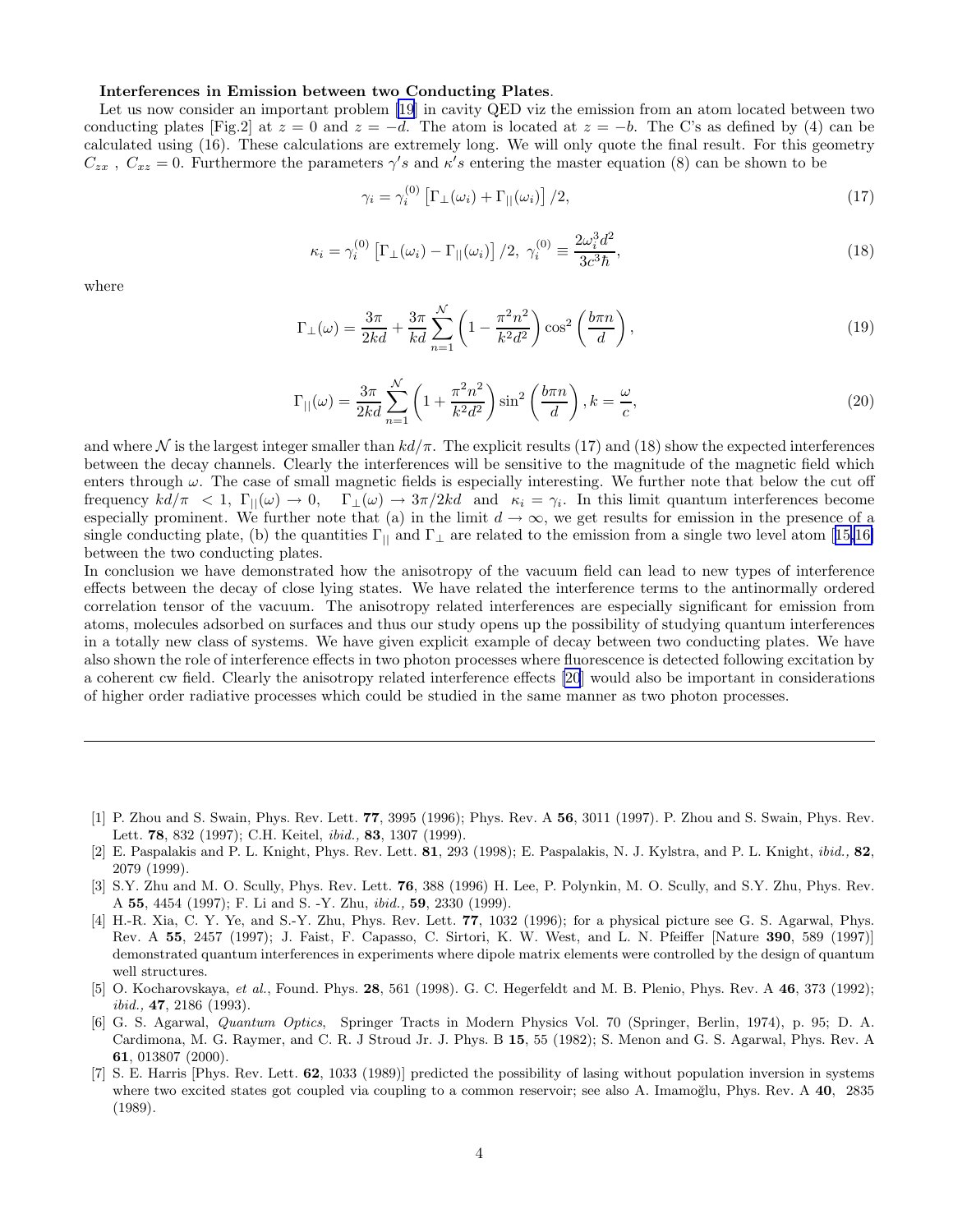- <span id="page-4-0"></span>[8] M.O. Scully and S.Y. Zhu, Science 281, 1973 (1998).
- [9] E. Paspalakis, S.-Q. Gong, and P. L. Knight, Opt. Commun. 152, 293 (1998).
- [10] S. Menon and G.S. Agarwal, Phys. Rev.A 57, 4014 (1998); J. Javanainen, Europhys. Lett. 17, 407 (1992).
- [11] M. A. G. Martinez, P. R. Herczfeld, C. Samuels, L. M. Narducci, and C. H. Keitel, Phys. Rev. A 55, 4483 (1997).
- [12] A. K. Patnaik and G. S. Agarwal, J. Mod. Opt. 45, 2131 (1998); Z. Ficek and T. Rudolph, Phys. Rev. A 60, R4245 (1999); P. R. Berman, Phys. Rev. A 58, 4886 (1998).
- [13] cf. G.L.J.A. Rikken and Y.A.R.R. Kessener, Phys. Rev. Lett. 74, 880 (1995); R.J.Glauber and M. Lewenstein, Phys. Rev. A43, 467 (1991); S.Scheel, L. Knöll and D.G. Welsch, *ibid.*, 60, 4094 (1999).
- [14] S.D. Brorson and P.M.W. Skovgaard in "Optical Processes in Micro-cavities", eds R.K. Chang and A.J. Campillo (World Scientific, Singapore, 1996) p.77.
- [15] G.S. Agarwal, Phys. Rev. A. 12, 1475 (1975).
- [16] J.P. Dowling, M.O. Scully and F. de Martini, Opt. Commun. 82, 415 (1991); F.B. Seeley, J.E. Alexander, R.W. Connatser, J.S. Conway and J.P. Dowling, Am. J. Phys. 61, 545 (1993). P.L. Knight and P.W. Milloni Opt. Comm. 9, 119 (1973).
- [17] R. Loudon, "The Quantum Theory of Light" (Clarendon Press, Oxford 1973), p. 280.
- [18] G.S. Agarwal, Phys. Rev. A 11, 230 (1975).
- [19] An interesting experiment on the absorption of black-body radiation by an atom between two plates was reported by A.G. Vaidyanathan, W.P. Spencer and D. Kleppner, Phys. Rev. Lett. 47, 1592 (1982). For measurements of frequency shifts of atoms between conducting plates see M. Marrocco, M. Weidinger, R.T. Sang and H. Walther, ibid., 81, 5784 (1998).
- [20] Such effects are also expected to be relevant to the QED effects in one -d photonic bandgap structures which form the subject of recent studies - S. Y. Zhu, Y. Yang, H. Chen, H. Zheng and M. S. Zubairy, Phys. Rev. Lett. 84, 2136 (2000); J.P. Dowling, IEEE J. Lightwave Tech. 17, 2142 (1999).



FIG. 1. Schematic diagram of the two interfering pathways contributing to the two photon process. The wavy arrows represent emission into anisotropic vacuum.